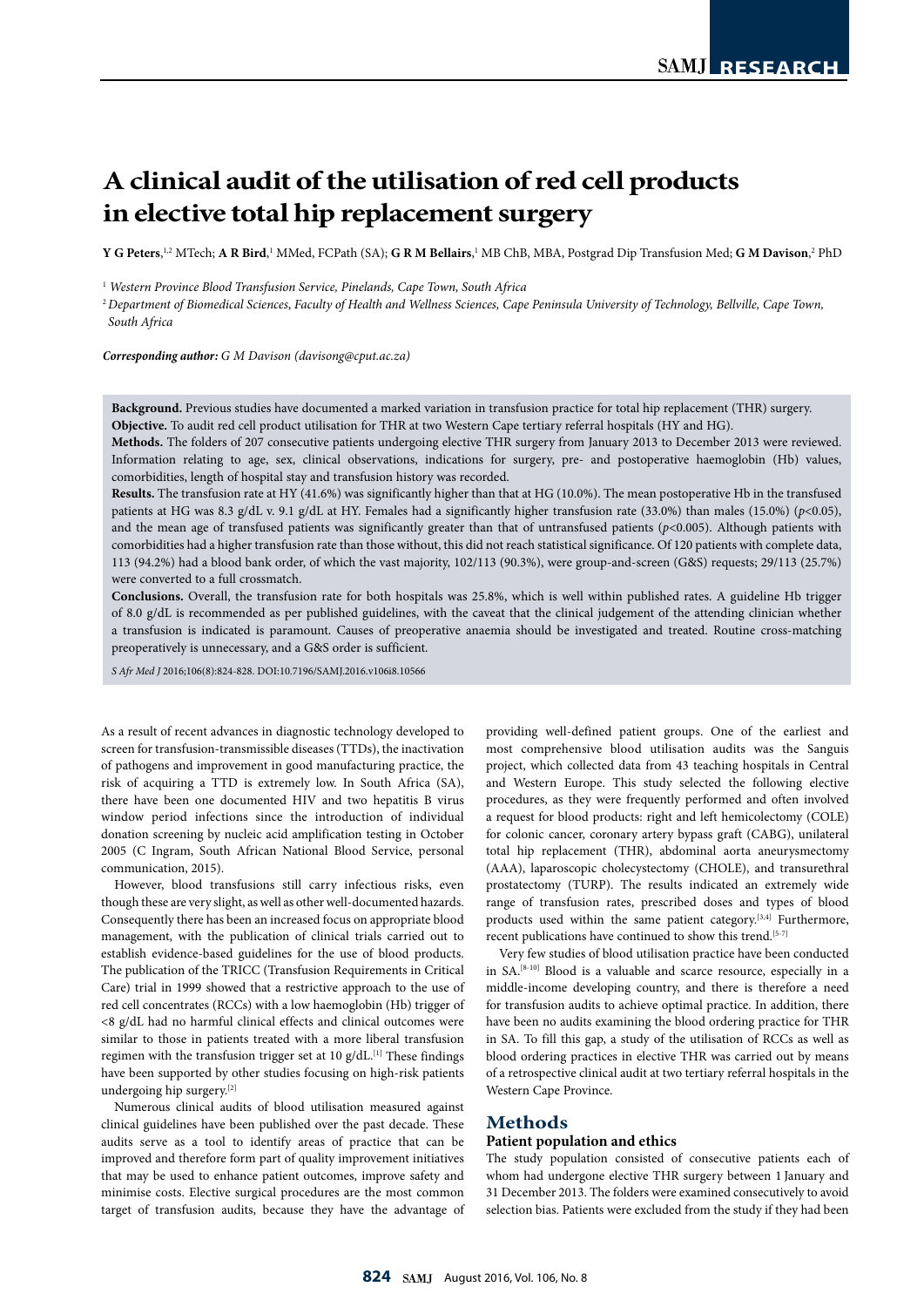admitted with a fracture to the hip due to trauma. The hospitals were encoded green (HG) and yellow (HY) to ensure anonymity, as per agreement with their management.

Ethics approval was obtained from the Cape Peninsula University of Technology Ethics Committee (Ref. no. CPUT/HW-REC2013/H38). Once approved, permission was obtained from the management of the respective hospitals.

### **Data collection and statistical analysis**

A data collection form was devised as a tool to record the information required for the audit. This included information relating to age, gender, clinical observations, indications for surgery, pre- and postoperative Hb values, comorbidities, length of hospital stay and transfusion history.

Data from individual data collection sheets were uploaded onto the IBM SPSS version 22 statistical package (IBM, USA) for analysis. From this, frequency tables, contingency tables and descriptive analysis for numerical variables using means, standard deviations (SDs) and standard errors were deduced. Summary statistics were given as means and SDs, and average values were presented as means or medians where deemed appropriate.

Performance indicators included the number of patients transfused per hospital as well as the number of units transfused per hospital. The  $\chi^2$  test was used to identify significant differences between two or more groups pertaining to categorical variables or to test for a significant association between two categorical variables. Student's *t*-test was used to compare the difference of a numerical variable between two groups (e.g. mean female Hb v. mean male Hb), and *p*-values were given to test the null hypothesis. A *p*-value of <0.05 was considered significant and would therefore reject the null hypothesis.

## **Results**

## **Study population**

Two hundred and seven consecutive patients admitted for elective THR at two tertiary referral hospitals in the Western Cape between 1 January and 31 December 2013 were studied. Eighty-seven patients were excluded owing to incomplete data, recent hip trauma or underlying malignant disease, with the remaining 120 patients (Table 1) equally divided between the two hospitals.

#### **Transfusion rates**

Fig. 1 compares the transfusion rates between the two hospitals. Thirty-one (25.8%) of all

| Table 1. Demographics and baseline characteristics |                |                |                |
|----------------------------------------------------|----------------|----------------|----------------|
|                                                    | All patients   | Males          | <b>Females</b> |
| Total, N                                           | 120            | 48             | 72             |
| Age (years), mean                                  | 64.2           | 61.0           | 66.0           |
| Procedure, n                                       |                |                |                |
| Primary unilateral THR                             | 97             | 42             | 55             |
| <b>Revision THR</b>                                | 16             | $\overline{4}$ | 12             |
| Primary bilateral THR                              | $\overline{7}$ | $\overline{2}$ | 5              |
| Indication for THR, $n$                            |                |                |                |
| Osteoarthritis                                     | 86             | 31             | 55             |
| Rheumatoid arthritis                               | $\overline{3}$ | $\mathbf{0}$   | $\overline{3}$ |
| Trauma (>12 months)                                | 5              | $\overline{2}$ | 3              |
| Osteonecrosis                                      | 7              | 6              | $\mathbf{1}$   |
| Childhood hip disease                              | $\mathbf{1}$   | $\mathbf{1}$   | $\Omega$       |
| Other*                                             | 12             | 6              | 6              |
| Data unavailable                                   | 6              | $\overline{2}$ | $\overline{4}$ |
| Comorbidities, n                                   | 91             | 31             | 60             |
| HT                                                 | 45             | 11             | 34             |
| Diabetes                                           | $\mathbf{1}$   | $\mathbf{1}$   | $\Omega$       |
| Diabetes + HT                                      | 10             | $\overline{4}$ | 6              |
| $HT + other diseases^{\dagger}$                    | 20             | 8              | 12             |
| TB                                                 | $\overline{2}$ | $\mathbf{1}$   | $\mathbf{1}$   |
| Cardiac                                            | $\overline{4}$ | 3              | $\mathbf{1}$   |
| Other <sup>#</sup>                                 | 9              | 3              | 6              |
|                                                    |                |                |                |

HT = hypertension; TB = tuberculosis.<br>\*Ankylosing spondylitis, scoliosis, painful hip.<br>\*Cancer (in remission), asthma, TB, hypercholesterolaemia, Parkinson's disease.<br>\*Cancer (in remission), asthma, TB, hypercholesterolaem



*Fig. 1. Transfusion rates.*

patients were transfused with RCCs, either intraoperatively or within 24 hours postoperatively. Of the 31 transfused patients, 6/60 (10.0%) were at HG and the remaining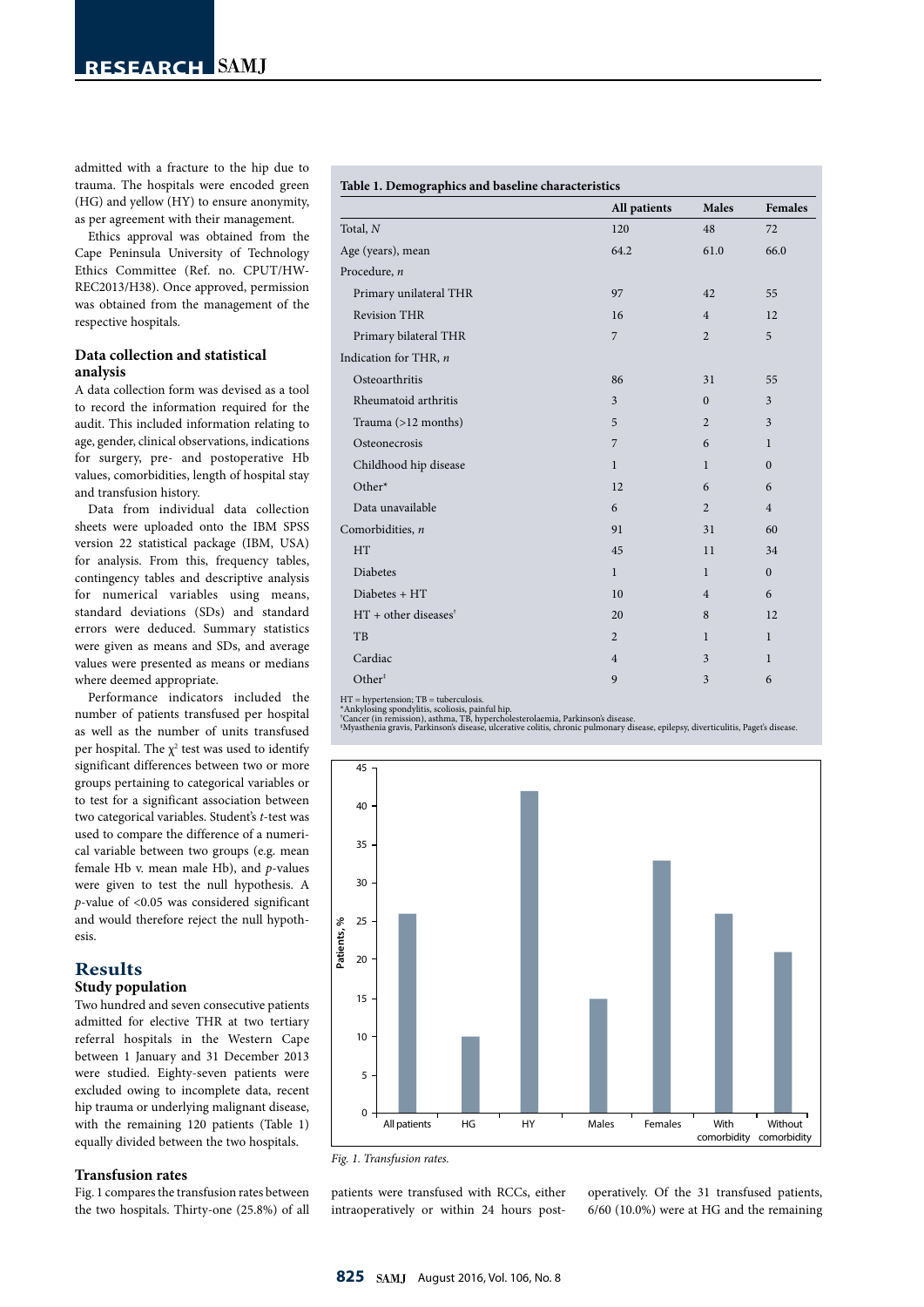25/60 (41.7%) at HY. Two to three units was the average dose (mean 2.7). The difference between the two hospitals was significant  $(χ²=15.701, p<0.001)$ . Female patients had a significantly higher transfusion rate than males  $(\chi^2=5.285, p<0.05)$ , and although patients with comorbidities were more likely to receive blood, this did not reach statistical significance.

#### **Haemoglobin values**

Fig. 2 summarises the pre- and postsurgery Hb values for all patients and is further broken down into those who were transfused v. those who received no RCCs. On average, the postoperative Hb was 2.7 g/dL lower than the preoperative Hb in all patients. The transfused patients had significantly lower mean Hb values than those who were not transfused (presurgery Hb: *t*=4.821, *p*<0.001; post-surgery Hb: *t*=5.225, *p*<0.001).

Fig. 3 compares the mean preoperative and postoperative Hb levels in transfused patients at each hospital. Postoperatively, the mean Hb value of the transfused patients was 8.1 g/dL at HG and 9.3 g/dL at HY. Three of the 6 transfused patients at HG (50.0%) had Hb values >8 g/dL, whereas at HY 17 of the 25 transfused patients (68.0%) had postoperative Hb values >8 g/dL.

#### **Gender**

It is well established that there is a difference between the Hb values of males and females, and this is reflected in Fig. 4. The mean preoperative Hb for males and females was within the normal reference range for the Western Cape (National Health Laboratory Service). Despite this, the transfusion rate was significantly higher in female patients (*p*<0.05).

#### **Patient age**

There was no significant difference in the mean ages of the patients receiving blood at the two institutions (*t*=1.485, *p*>0.05).

The majority of patients undergoing THR were aged >60 years; however, the transfusion rate increased significantly with increasing age. The mean age of those who did not receive a transfusion was 62.16 (SD 11.75) years, while the mean age of those who were transfused was 70.03 (SD 10.01) years (*t*=3.33, *p*<0.005).

#### **Length of hospital stay (LOS)**

The majority of patients were discharged within 6 - 10 days. No patient discharged by day 5 was transfused; in contrast, those receiving transfusions remained in hospital for a significantly longer period. In addition,



*Fig. 2. Hb values pre- and post-surgery.*



*Fig. 3. Hb values in transfused patients.*



*Fig. 4. Gender comparison.*

LOS differed significantly between the two hospitals (mean *p*<0.001).

#### **Comorbidities**

As shown in Fig. 1, the transfusion rate for all patients with comorbidities was higher than in those without comorbidities, but this did not reach statistical significance.

#### **Blood bank ordering analysis**

Both hospitals used the group and screen (G&S) as the default order (*n*=54 at HG, *n*=48 at HY). Not unexpectedly, given the higher transfusion rate, HY had a larger number converted to a full cross-match, and the number of full cross-matches ordered preoperatively was three- to four-fold greater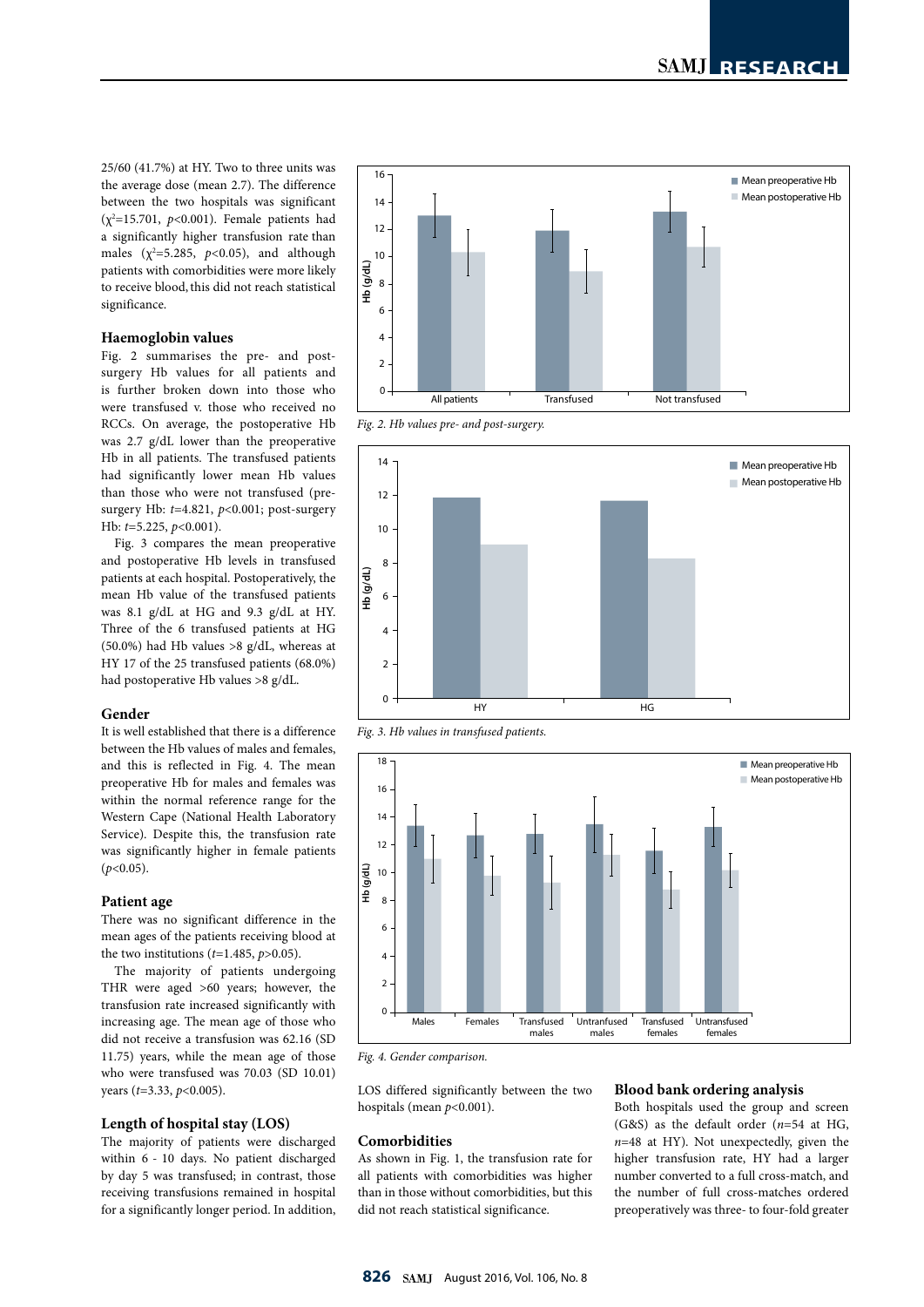

*Fig. 5. Transfusion rates per age group.*

than at HG. HG requested full cross-matches for 10 patients, of whom 6 were transfused with 11 units of RCCs, and an average of two units per patient was transfused. At HY, blood was cross-matched for 30 patients, of whom 25 were transfused with 73 units of RCCs, averaging three units per patient.

#### **Discussion**

Variation in transfusion rates for THR has been well documented, but is not confined to this operation. Other major elective surgical operations such as CABG, total knee replacement and COLE show similar variations,[3,11,12] but these do not appear to be the result of patient mix, surgical technique or anaesthetic practices. A national audit of THR in the UK documented a 1 - 100% variation.[5] Studies in Europe revealed a similar variation.<sup>[6,7]</sup> In the Sanguis study,<sup>[3]</sup> a number of patients also received albumin, artificial colloids, plasma and platelets.

Although the variation in blood utilisation practice is not as wide, our study has demonstrated a significant difference in the rate of transfusion of RCCs between the two tertiary referral hospitals. A consistent 2 - 3 g/dL drop in Hb values postoperatively was documented in the studies mentioned above, and our study showed a similar mean decrease in postoperative Hb values of 2.7 g/ dL. This suggests that the average intra- and postoperative blood loss is fairly consistent and that variable blood loss from centre to centre is unlikely to be the cause of the variation.

In a systematic review published in 2011, Barr *et al*. [13] found that two factors consistently influenced the use of RCCs in orthopaedic surgery, namely preoperative Hb and age. Other factors were increased surgical complexity (e.g. revision THR), low body weight, comorbidities and female gender.<sup>[13]</sup> In our study, the transfused patients had significantly lower mean preoperative and postoperative Hb values (Fig. 2). Extrapolating from Fig. 2, the 'trigger' Hb value for transfusion at HG is 8.1 g/ dL, whereas at HY this appears to be higher at 9.3 g/dL. Three of the 6 patients (50.0%) transfused at HG had Hb values >8.0 g/dL, while at HY 17 (68.0%) of the 25 transfused patients had Hb values >8.0 g/dL.

In common with other studies, female gender had a significant association with the likelihood of transfusion. The mean preoperative Hb was within the normal NHLS reference range for both females and males, however, so the reason for the higher transfusion rate in females is unclear.

The mean age of patients in most published studies of THR ranged from 63 to 70 years. The mean age of the patients in our study is comparable, and there was no significant difference between HG and HY. However, the mean age of patients who received blood was 70 years, which is significantly greater than that of patients who received no blood ( $p$ <0.005).

Patients with comorbidities had a higher transfusion rate than those without, but this did not reach statistical significance (*p*>0.05). This may simply reflect the smaller number of patients studied compared with other reports, where the numbers were far greater and comorbidities influenced the likelihood of transfusion.

Although Barr *et al*. [13] did not identify LOS as a factor influencing the transfusion rate, our study revealed that an increased LOS was associated with an increased likelihood of transfusion. At both HG and HY, significantly more patients who were transfused had a hospital stay of >6 days, and all untransfused patients had an LOS of <5 days. This association could, however, reflect the clinical condition of the patients and the presence

of comorbidities that were also present in patients receiving blood transfusions.

A G&S was the majority order of choice. This is appropriate given the overall transfusion rate and is in line with local clinical guidelines. If the blood bank is on the hospital premises, an argument could be made to dispense with the G&S since blood can be ordered and delivered rapidly from an on-site blood bank.

#### **Study limitations**

This was an observational retrospective study and as such has inherent weaknesses. Nevertheless, it has highlighted the need for clinical audits in units with regular blood product use to benchmark blood management practice. Concurrent or prospective audits are preferable, although they are more difficult to conduct.

#### **Conclusions**

The findings of this audit have led to the conclusion and recommendation that all centres should have a policy for blood management that should include the following:

- A guideline 'trigger' Hb value of 8.0 g/dL is recommended because studies have shown that a restrictive transfusion policy is safe in otherwise stable isovolaemic patients, and guidelines $[14,15]$  have endorsed this. This is a guideline, however, and must be used together with clinical evaluation.
- Transfusion rates must be monitored and reviewed regularly. Although it is difficult to provide a benchmark, given the wide variation documented, Barr *et al*. [13] reported that the average transfusion rate in patients undergoing THR or total knee arthroplasty was 26%. There are, however, a number of centres reporting a transfusion rate of  $\langle 20\% \cdot$ <sup>[13]</sup> so it would not be unreasonable to have this as a target.
- This study also noted that many patients were anaemic preoperatively, in which case the cause of the anaemia should be identified and it should be treated if the cause is treatable (e.g. iron deficiency).<sup>[16,17]</sup>
- A G&S is recommended as the preoperative blood order.

In summary, this study demonstrated a significant difference in the transfusion rates between the two hospitals. Regular followup audits of blood utilisation should be conducted to compare current practice with local or international standards. This would ensure that blood wastage and unnecessary expenditure are kept to a minimum. Furthermore, blood donations would be optimally utilised and blood bank requests would be appropriate and essential.